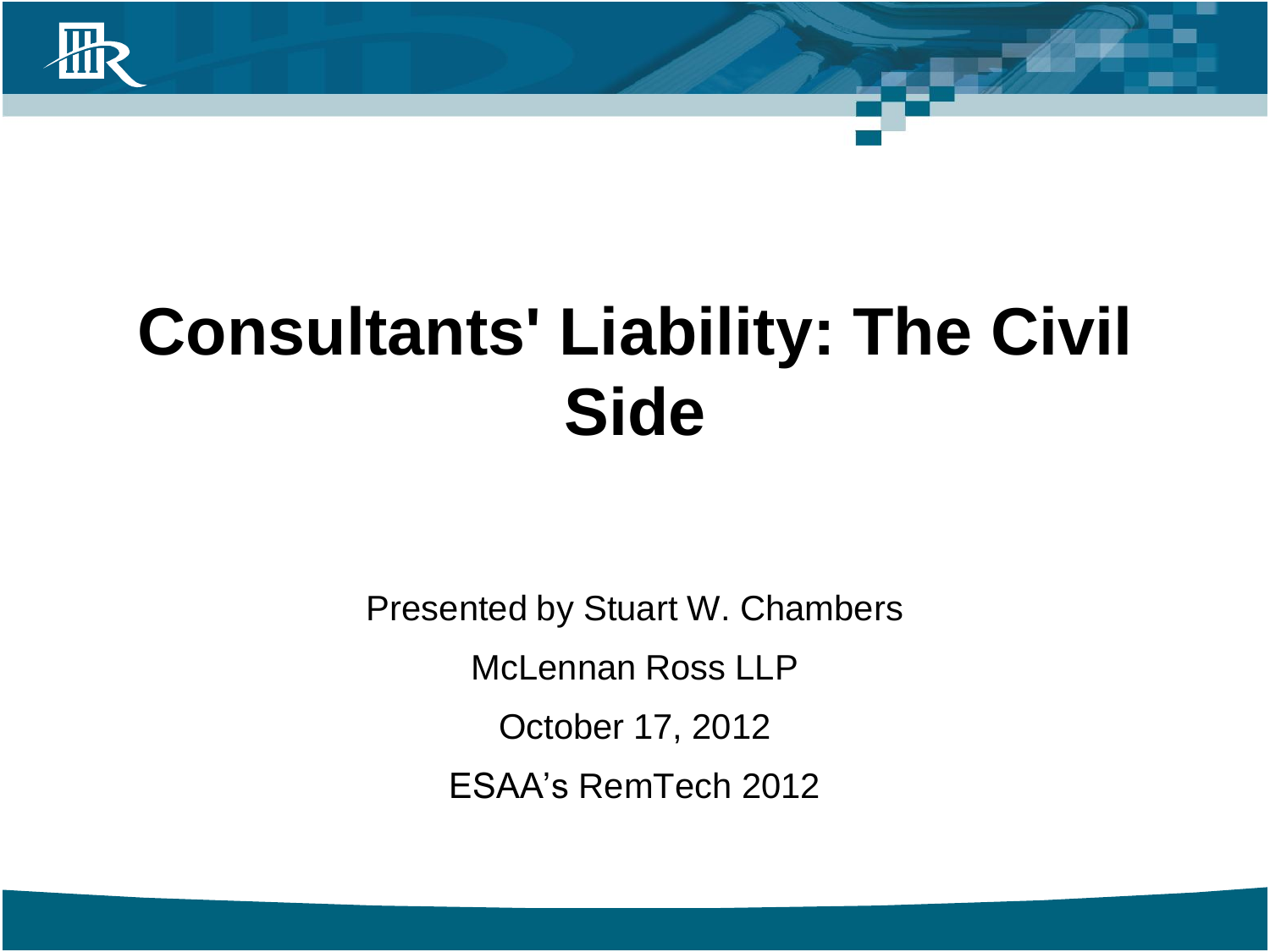

#### **Consultant Liability**

- Consultants, despite being liability managers, may incur liability themselves
- Disclaimer: no simple legal formula fits every conceivable set of facts or combination of circumstances. Seek specific advice on matters of concern.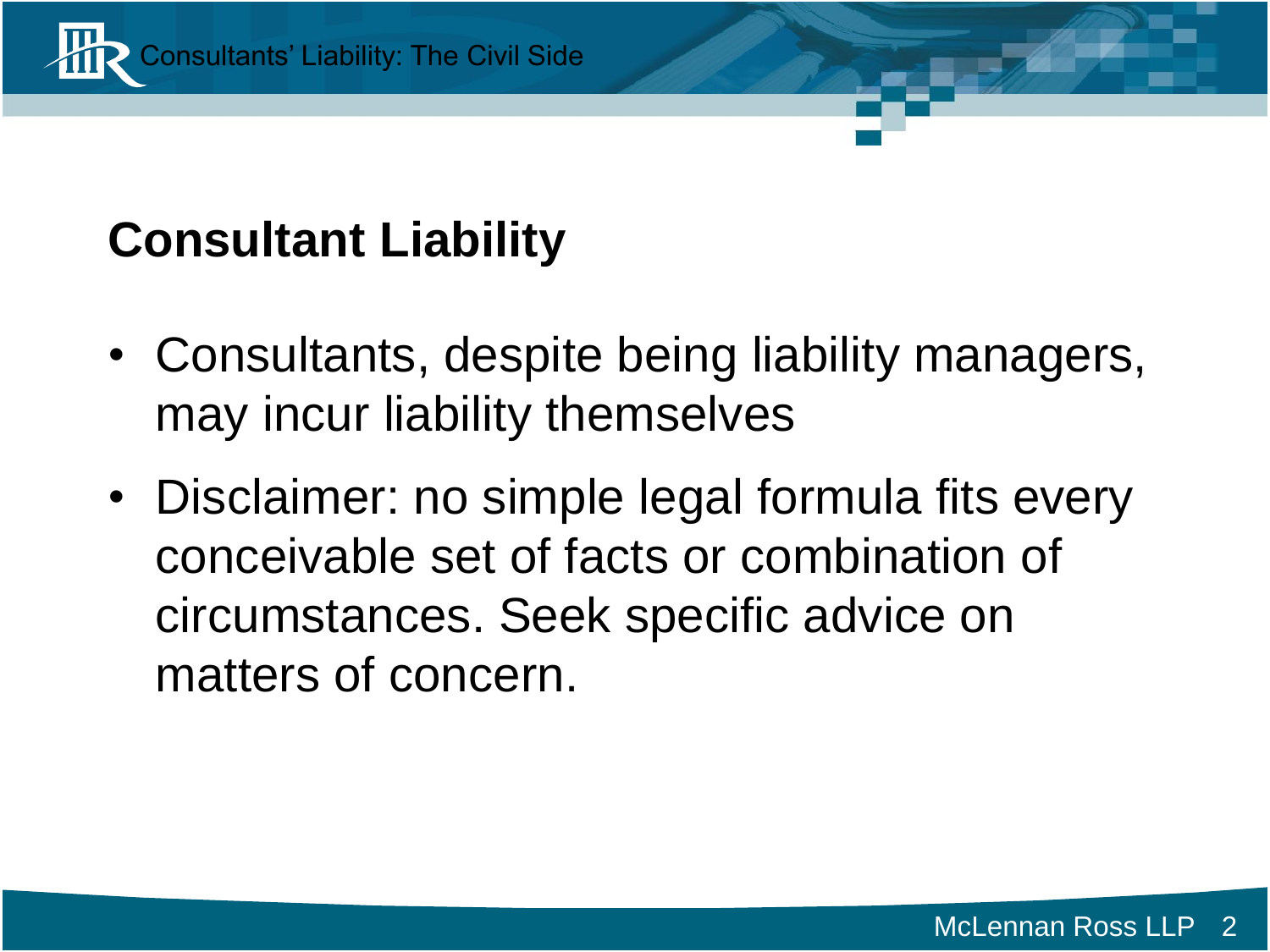

### **Liability in contract**

- Key is to understand and define your contractual obligations
- Develop clear expectations and put them in writing - keep a paper trail
- Avoid oral agreements
- Have client directly retain sub-consultants if possible, or allow your client to select from a number of options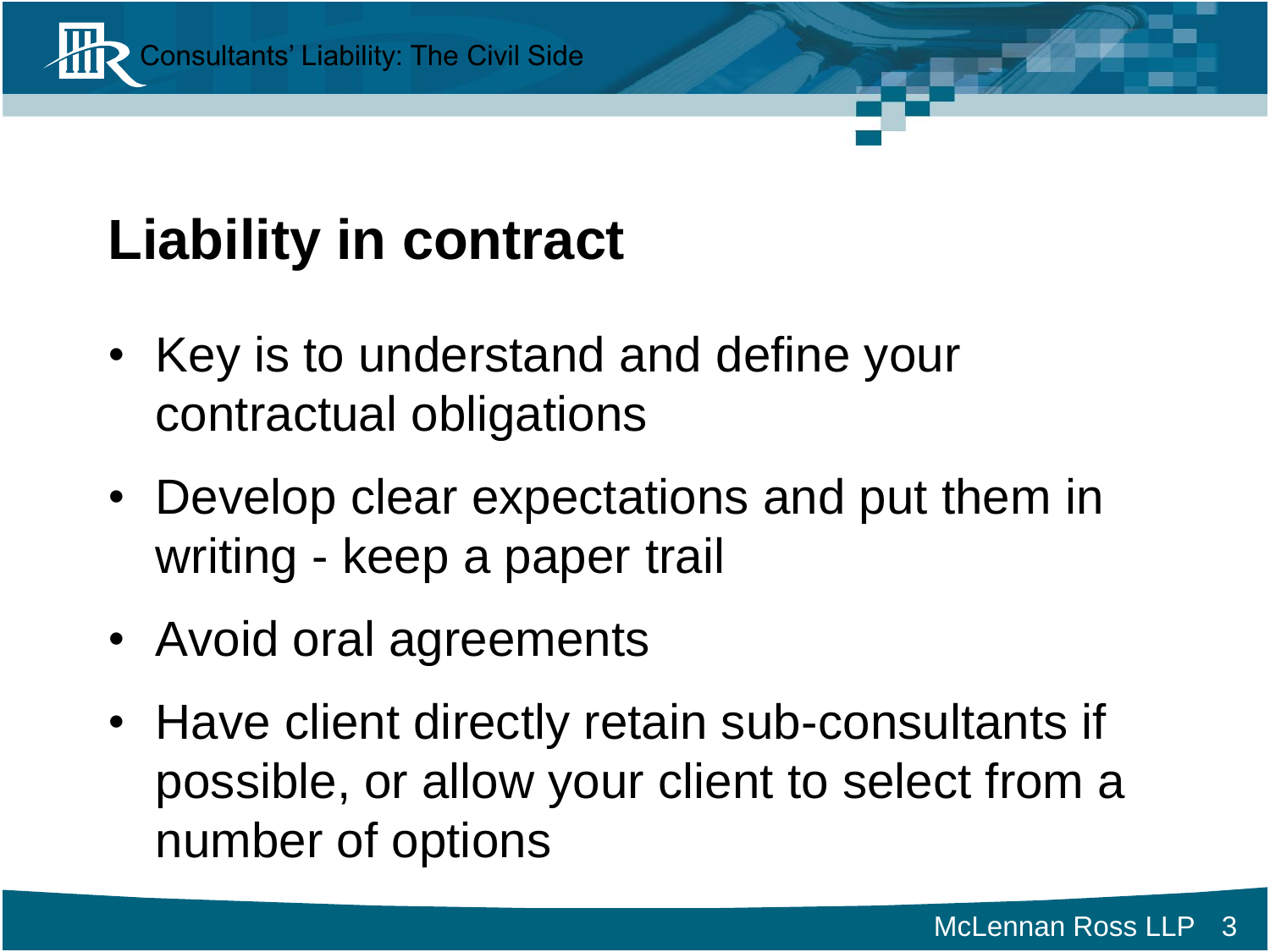

#### **Liability in contract**

- *North Fraser Harbour* v. *Hardy BBT Ltd.*
	- consultant sued for failing to identify the extent of contaminated soils; consultant claims over against the lab which did the analytical work
	- Court left open for determination whether or not the lab should be made responsible, or whether the consultant would be responsible for any errors made by the lab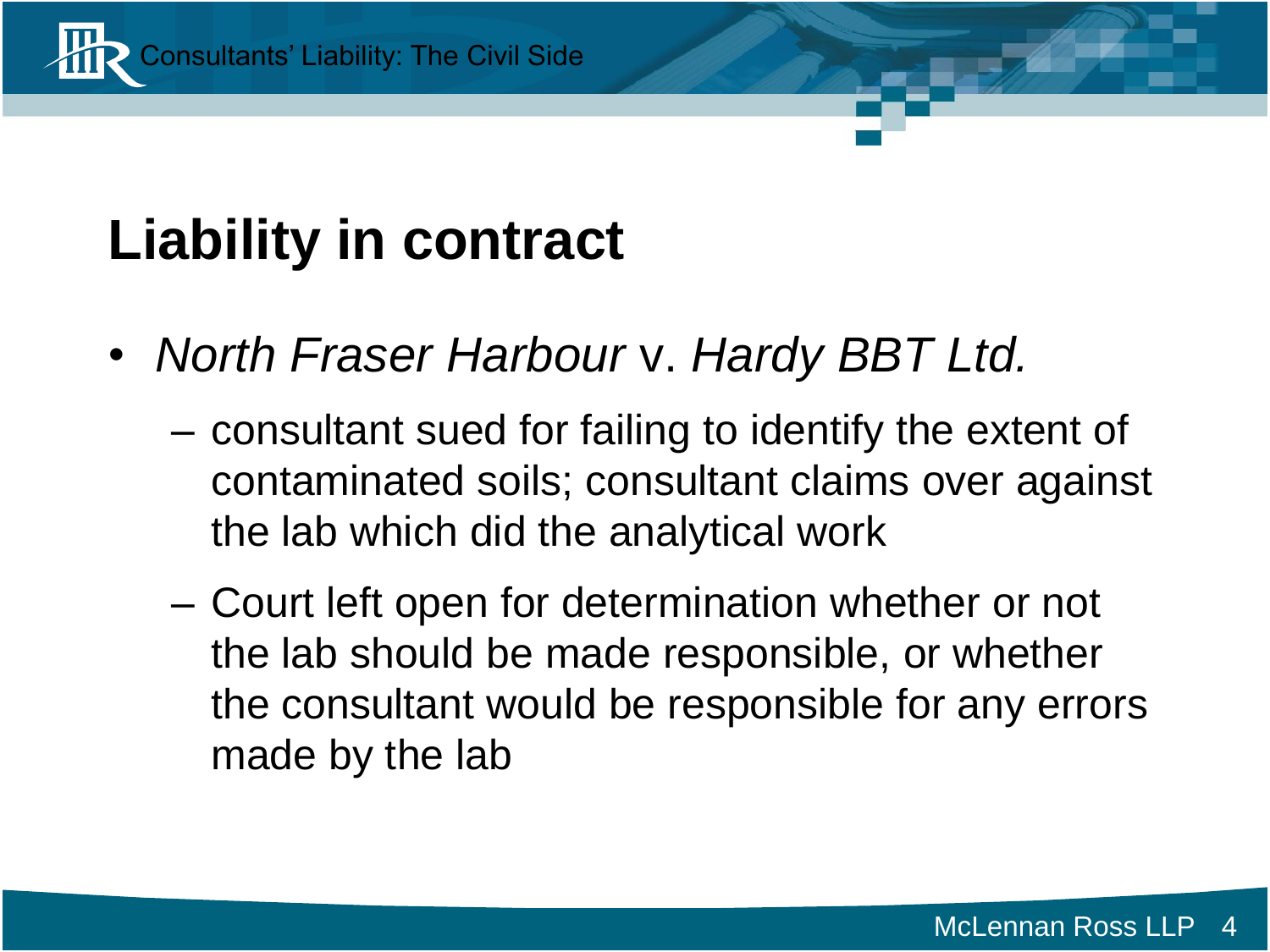

• Consultants owe their clients a duty of care unless somehow limited in scope

• Competence, performance of required services while avoiding conflicts of interest and deception, and avoidance of negligence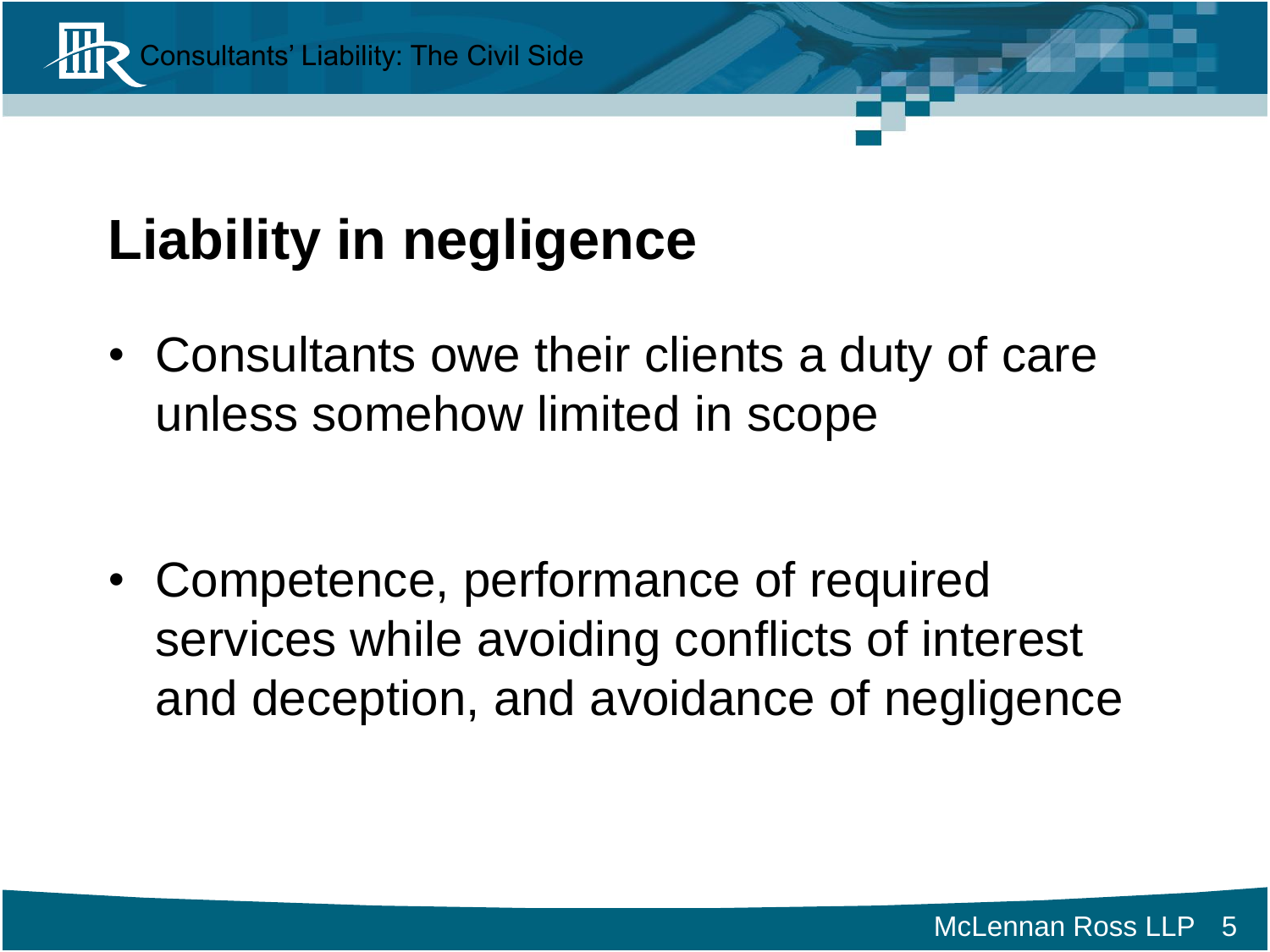

- Standard of care:
	- that of a reasonable and prudent consultant, measured by the professional standards of the time
	- perfection is not expected, but inexperience is not a defence
	- industry or association standards may provide guidance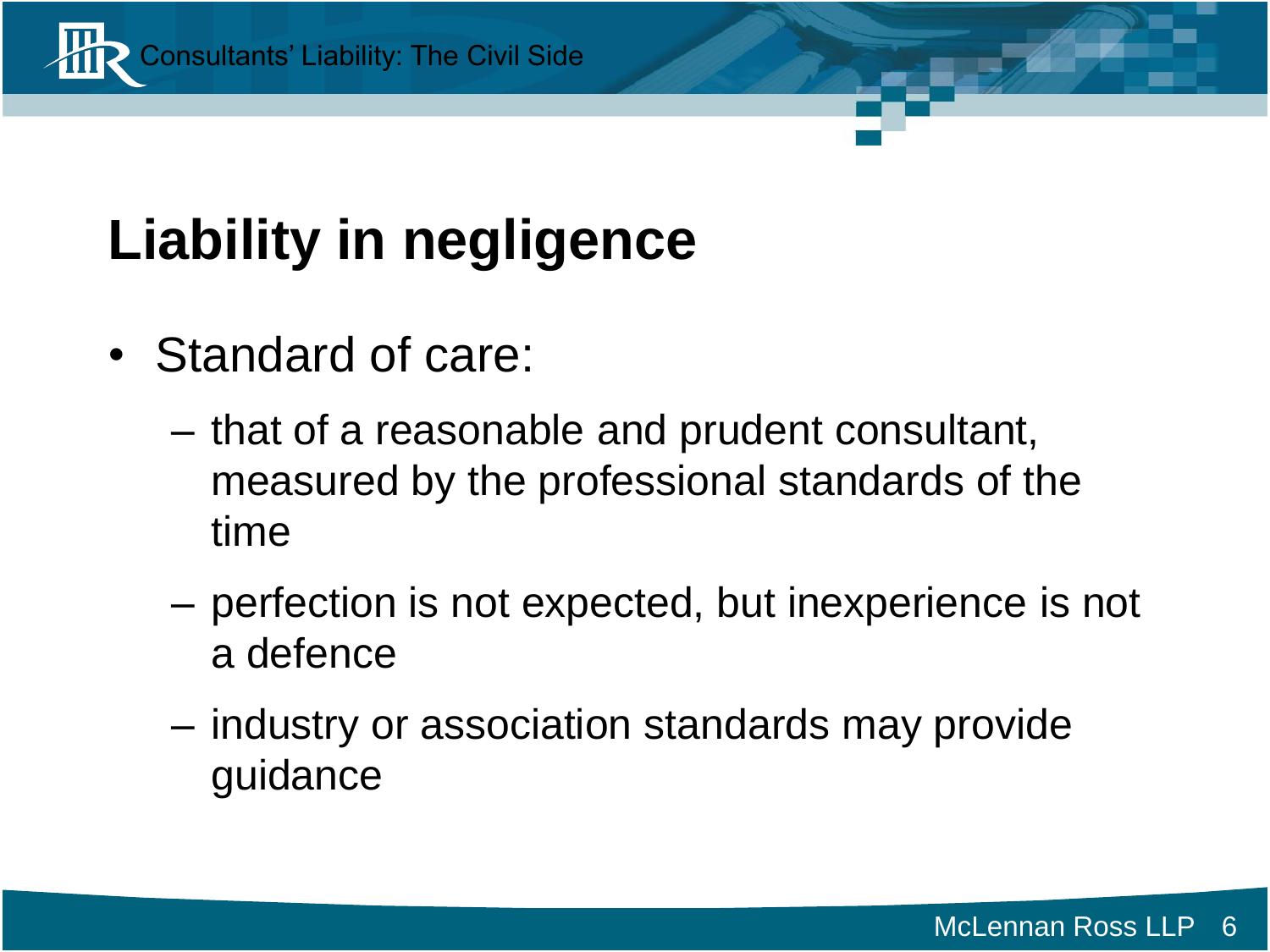

- To limit liability:
	- practice with care
	- recognize your limitations and stay within your area of expertise
- Even where negligent, negligence must directly cause damage in order to give rise to liability, and that damage must be a "reasonably foreseeable" consequence of the negligence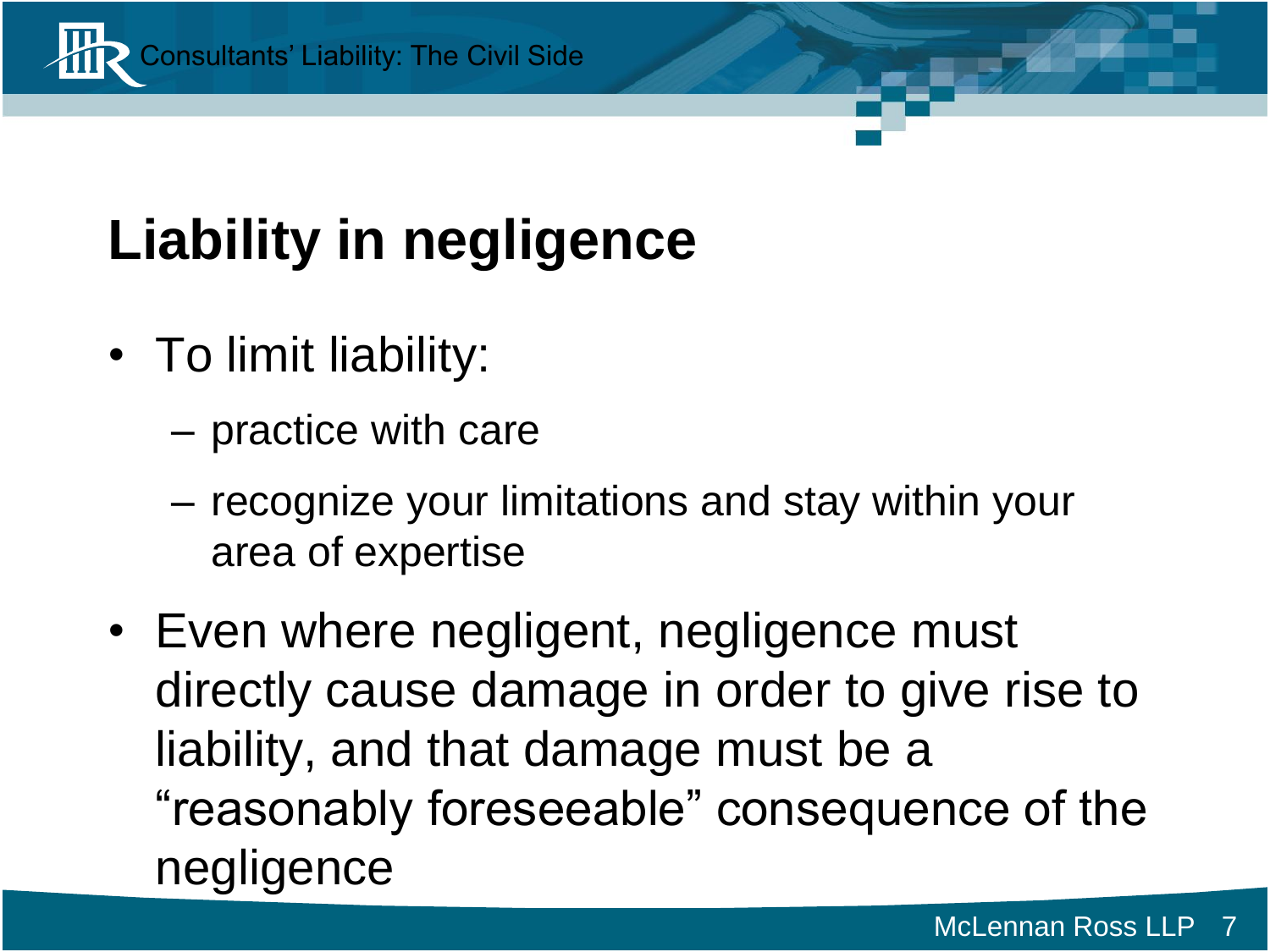

- Examples of negligence
	- inaccurate cost estimates
	- negligent site testing and examinations
	- negligently prepared proposals, designs, plans and specifications
	- negligent supervision and inspection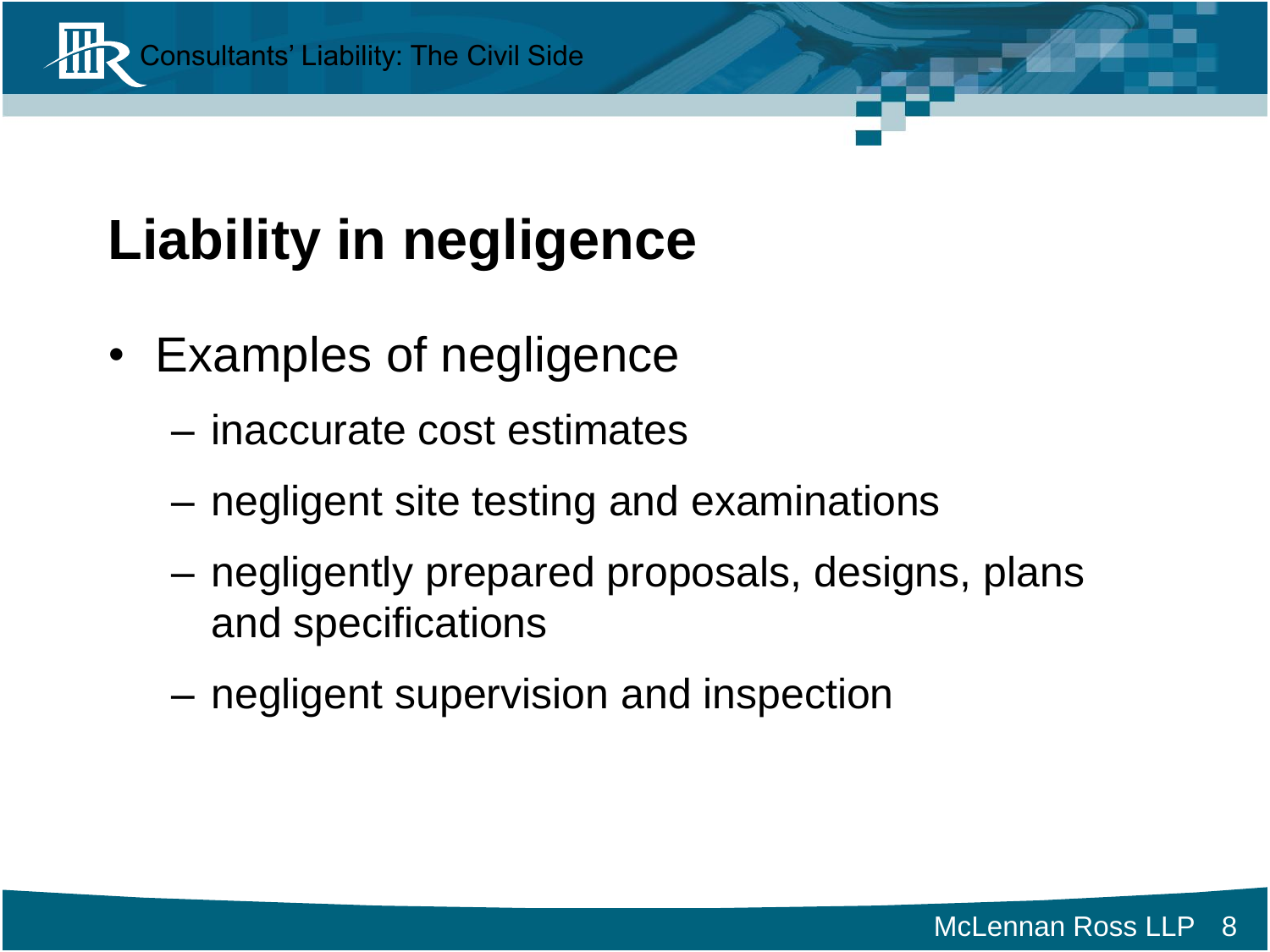

### **Liability in negligent misrepresentation**

- special relationship gives rise to a duty of care
- representation which is untrue, inaccurate and misleading
- negligence in making the misrepresentation
- reliance on the misrepresentation by the client
- client suffers damages as a result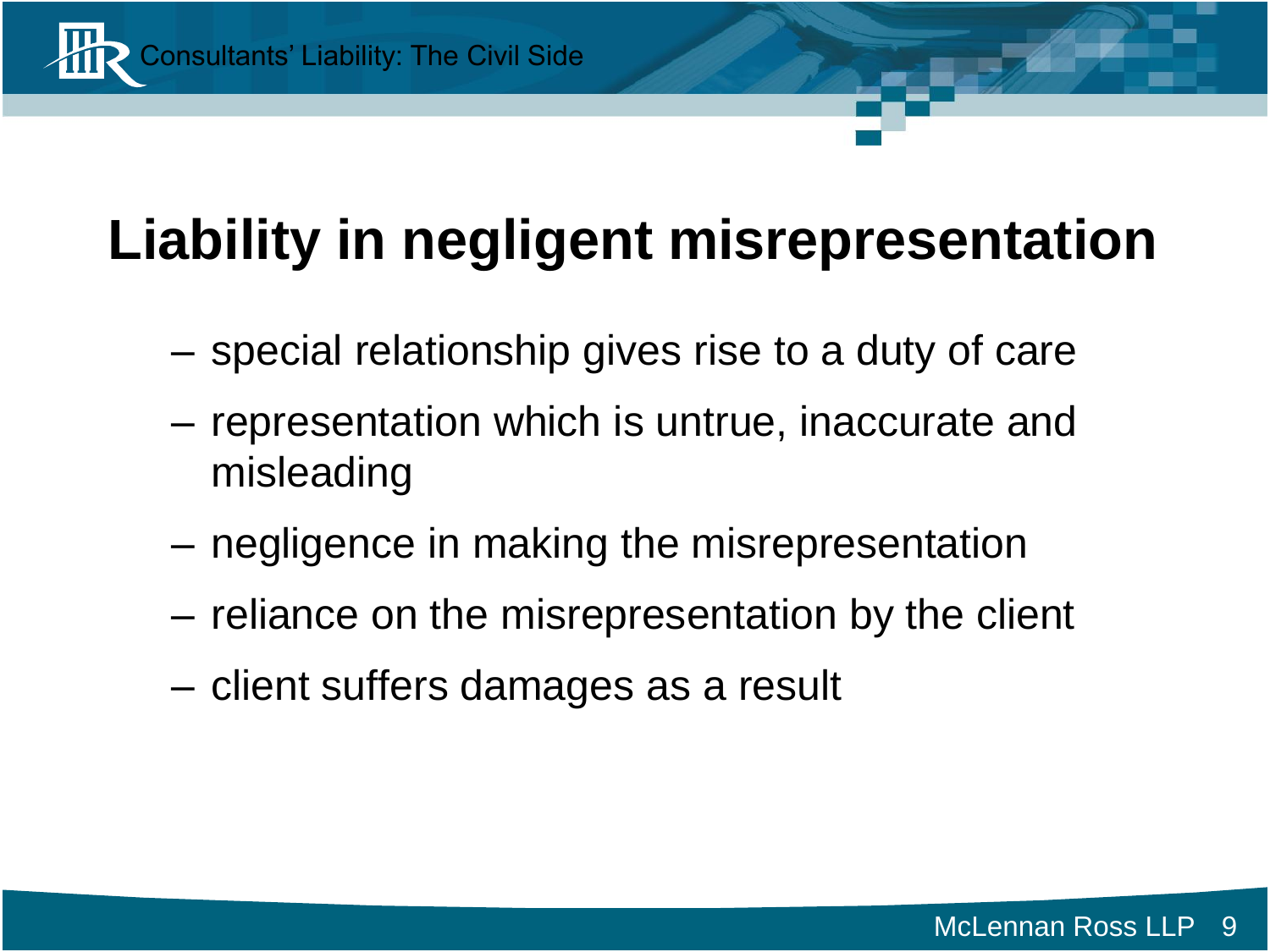Consultants' Liability: The Civil Side

#### **Liability in both contract and negligence**

- *Simons v. Diagnostic Engineering Inc.*
	- Consultant found to have made negligent misrepresentation by failing to demonstrate skill, care and diligence in accordance with generally accepted industry standards
	- Court interpreted contract strictly against engineering company that drafted the contract and had plaintiffs sign contract in haste without attention drawn to limitations and exclusions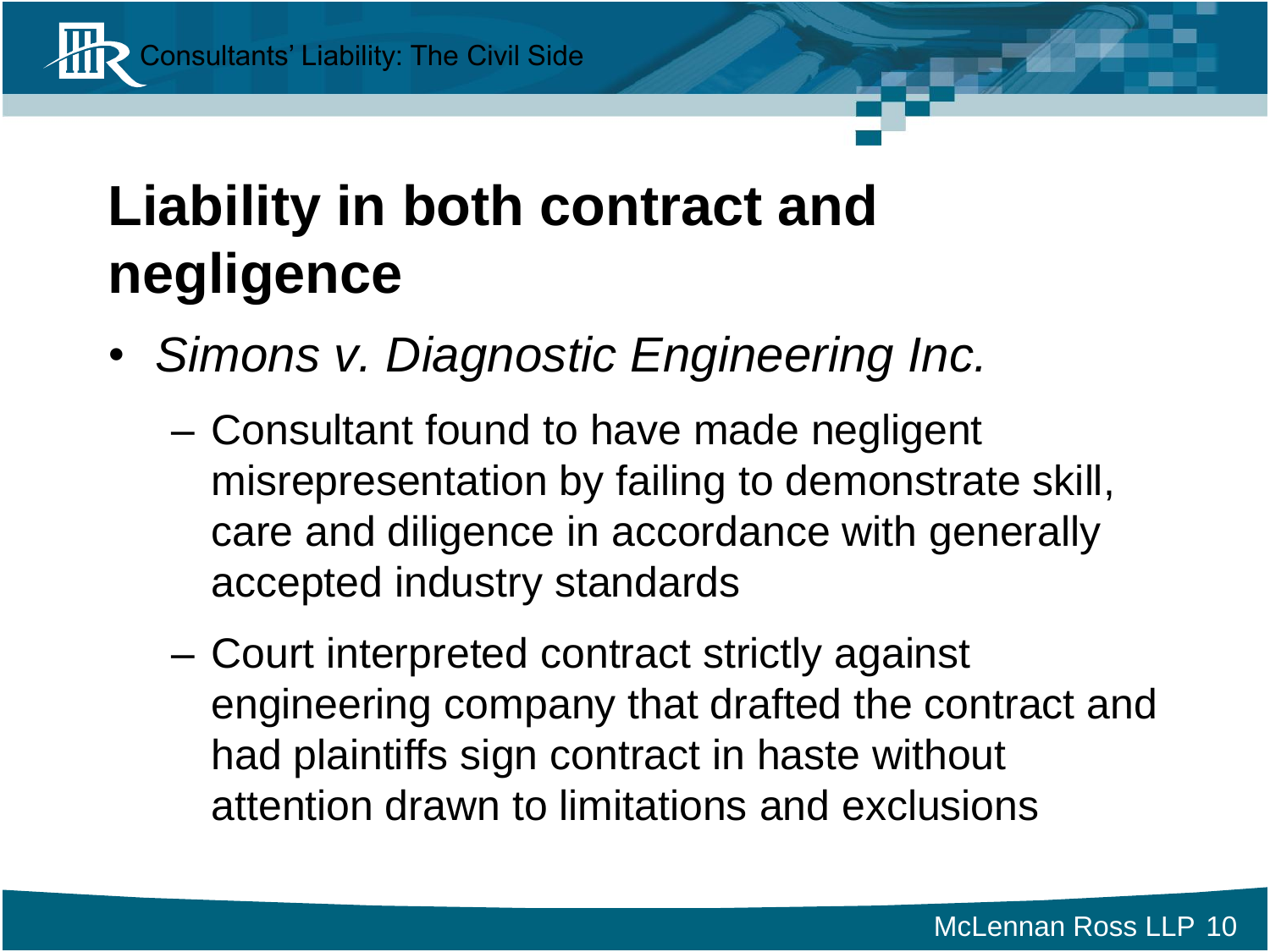

#### **Reliance by unknown third parties**

- *Wolverine Tube (Canada) Inc.* v. *Noranda Metal Industries*
	- A generic disclaimer contained in a consulting contract was not sufficient to absolve the consultant of liability when a third party relied on the inaccurate report
	- However, a specific disclaimer contained within the report itself was sufficient to absolve the consultant of liability to the third party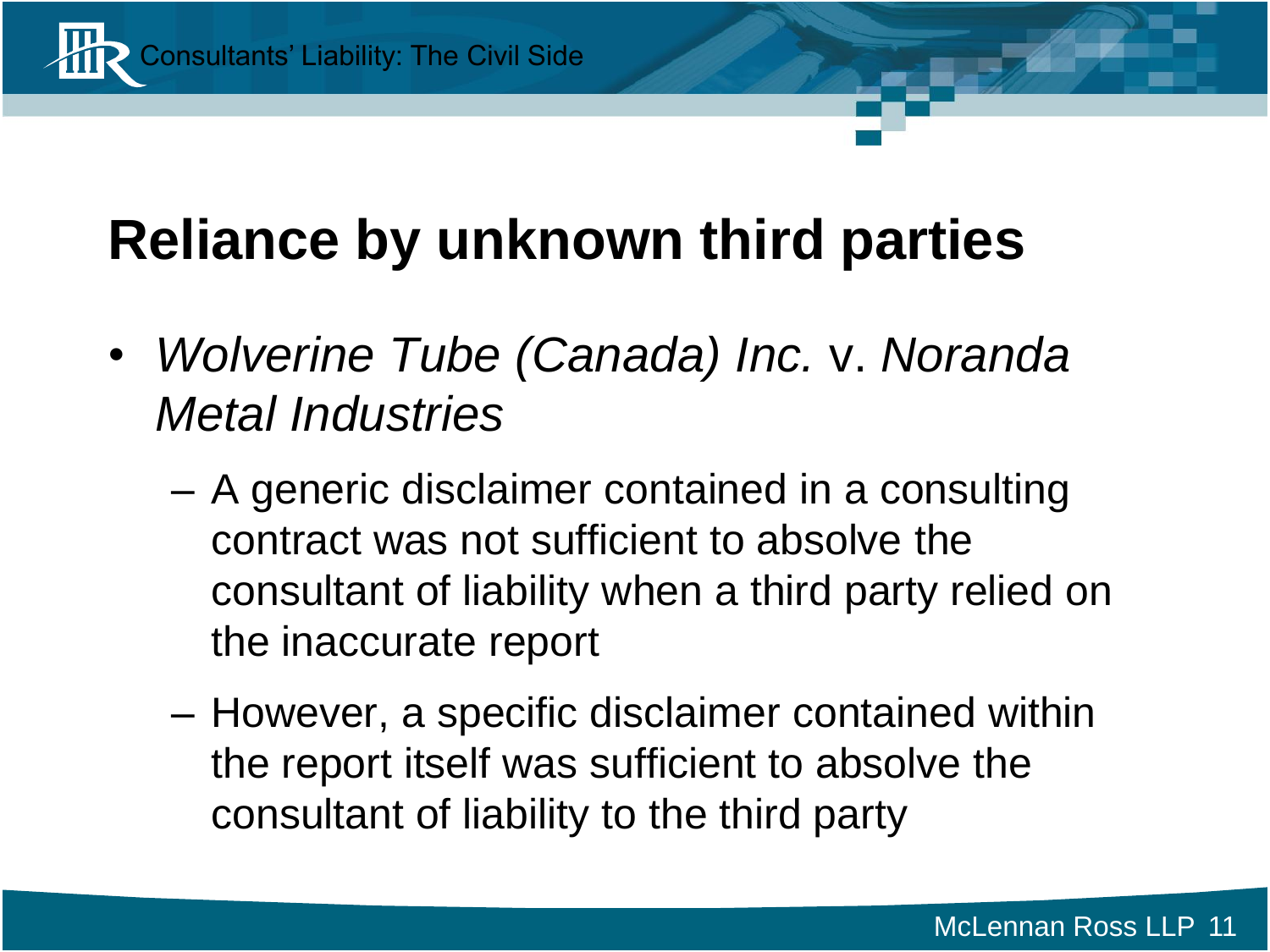

#### **Fiduciary duties**

- Elements of trust, confidence and reliance on skill and knowledge and advice
- In order to limit liability, recognize the existence of conflicts or potential conflicts, assess their seriousness and fully advise your clients
- You may need to withdraw or obtain the consent of both clients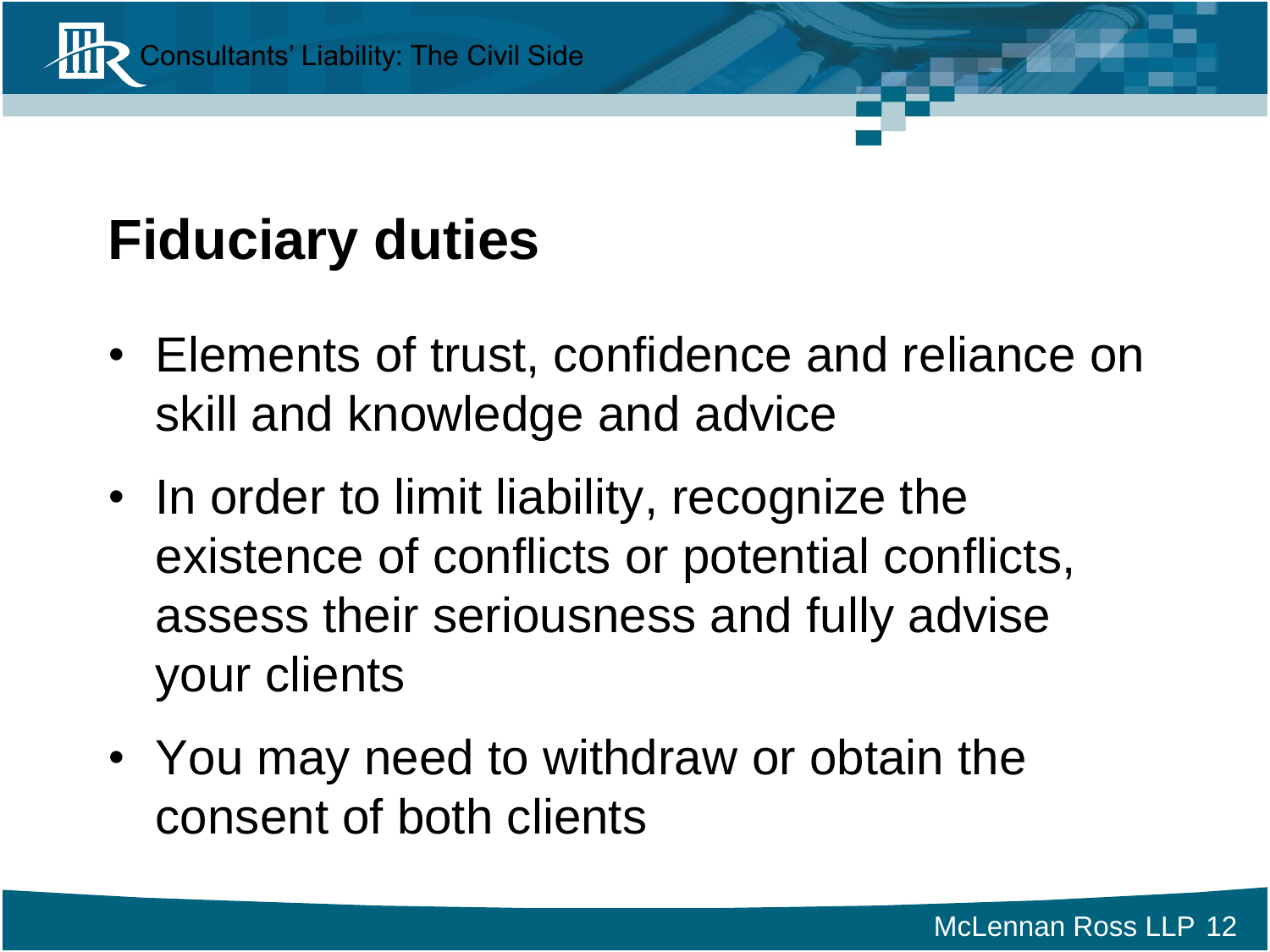

#### **Other considerations**

- Incorporation to reduce personal liability
- Obtain consultant's insurance, although premiums tend to be high and exposure limits tend to be low
- Obtain legal advice to review letters of intent, contracts and proposals
- Where appropriate, obtain legal advice regarding plan of action that will be recommended